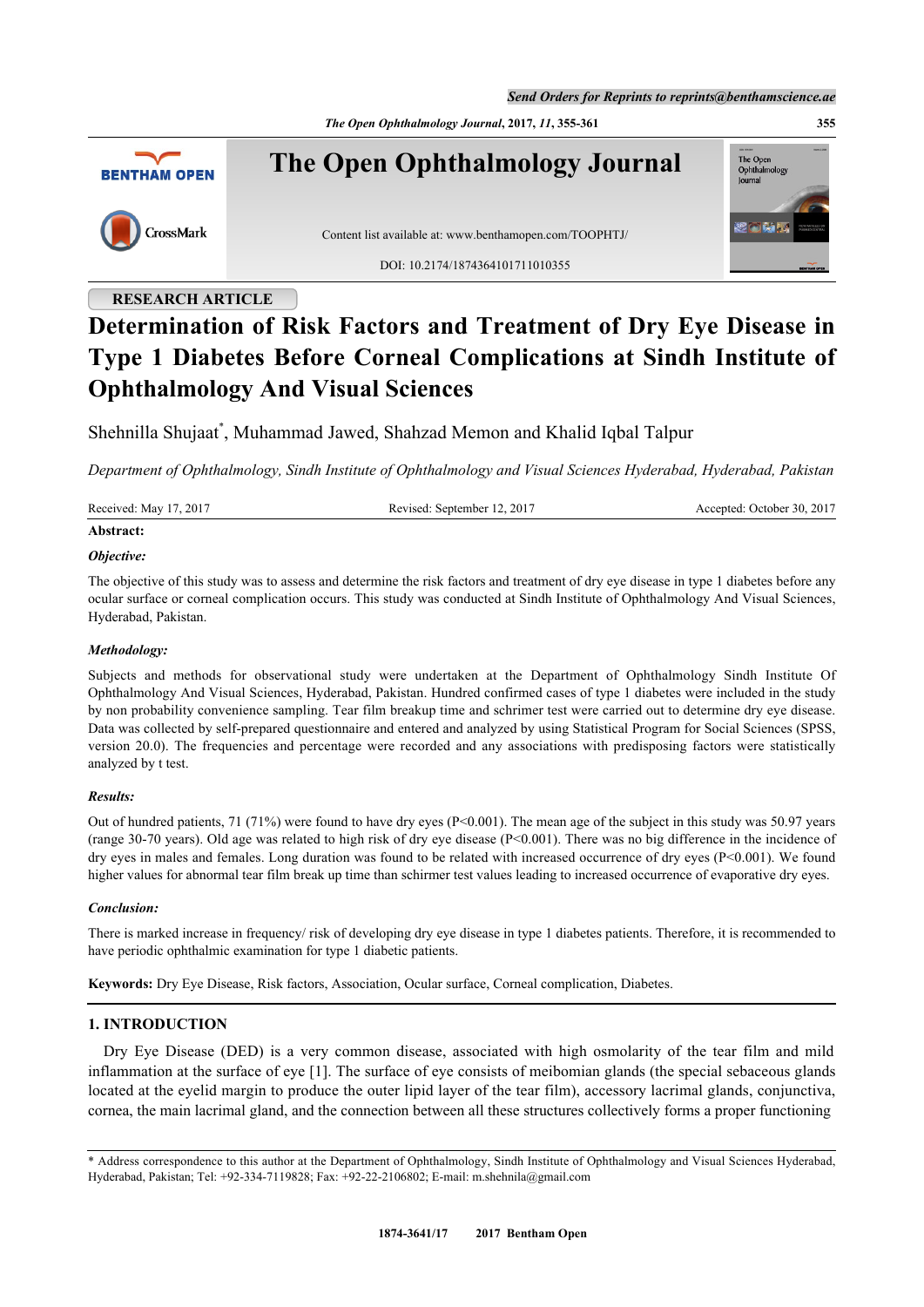unit. Any one or all these components of ocular surface can be affected in dry eye disease [[2\]](#page-5-1). Any stress to the surface of eye like change in environmental conditions, genetic factors, antigens, infection and endogenous stress is associated with the pathogenesis of dry eyes [[3\]](#page-5-2). Pro inflammatory cytokines, matrix metalloproteinases and chemokines activate the autoreactive helper T cells which infiltrate the lacrimal gland and the surface of eye[[4\]](#page-5-3). This results in a pathological inflammation and damage to the surface of eye [[5\]](#page-5-4). DED is classified as "dry eye disease with decreased production of tears known as non-evaporative dry eye disease (aqueous deficient dry eye disorder)" and "dry eye disease associated with increased evaporative disorder of the tear film (hyper evaporative dry eye disorder)" [[6\]](#page-5-5). This classification is very useful clinically. Hyper-evaporative dry eye disorder is usually caused by diseases of the meibomian glands, and mixed, aqueous deficient dry eye disorder and evaporative dry eye disorder forms are affecting 80% of patients [\[6](#page-5-5), [7\]](#page-5-6). To prove these facts, new advanced procedures have evolved to diagnose and treat the dry eye disorder [\[8](#page-5-7)].

Dry eye is a disorder of tear film that results in ocular surface damage and ocular discomfort. Dry eye disorder is also called keratoconjunctivitis sicca (KCS). KCS is a Latin word and its meaning is dryness of cornea and conjunctiva [\[9](#page-5-8)]. Dry eye syndrome in which eyes does not produce sufficient tears is also known as aqueous deficient dry eye disorder. Hyper-evaporative dry eye disorder is usually associated with infections, infrequent blinking and other factors [\[10](#page-5-9)]. The estimated no of people experiencing the ocular discomfort due to dry eye disorder ranges from 25 till 30 million around the world [\[4](#page-5-3), [7](#page-5-6)]. The occurrence of dry eye disease in diabetes is up to 54.3% [[11\]](#page-5-10). In the United States, the reported frequency of dry eye disease was found to be 14.6% [[12](#page-6-0)]. It is more common in middle aged women especially over 50 years of age due to autoimmune diseases [\[13](#page-6-1)]. The frequency of dry eye disorder is more prevalent in older age groups. The risk of the dry eye disease increases with old age, female gender, collagen vascular disease, antihistamines, postmenopausal estrogen treatment, refractive surgery of cornea, hepatitis c, androgen insufficiency, irradiation, hematopoietic stem cell transplantation, vitamin a deficiency, medications such as selective serotonin reuptake inhibitors, tricyclic antidepressants, diuretics, beta-blockers and diabetes mellitus [\[14](#page-6-2)].

The objective of this study was to assess and re-evaluate the risk factors and treatment with the association of dry eye disease in type 1 diabetes before any ocular surface or corneal complication occurs at Sindh Institute of Ophthalmology and Visual Sciences, Hyderabad, Pakistan.

#### **2. MATERIAL AND METHODS**

Cross sectional study was undertaken at the Department of Ophthalmology, Sindh Institute of Ophthalmology and Visual Sciences, Hyderabad. Duration of the study was six months and sample size was 100 patients and 200 eyes.

The prevalence of dry eyes in diabetic patients is 54.3%. Open- Epi epidemiological calculator was used for sample size calculation with confidence interval 95% and response distribution 50%. Non probability convenience sampling technique was used.

The Tear Film Break-Up Time (TFBUT) is an indicator of the tear film stability over the ocular surface. It is a very important diagnostic test. In this test, fluorescein drops are installed without any topical anaesthesia and checked with slit lamp with a cobalt blue filter. After one complete blink of eye, the time is noted for the first tear film break- up. It is taken as normal between 20 and 30 seconds. TBUT values are considered as abnormal, when these are 0 to 10 seconds. Another very important test is Schrimer test. It is checked with a special study to measure the secretions of the lacrimal gland. In the Schirmer test, Whatman filter paper number 41 is used. Paper  $(35 \times 5 \text{ mm})$  is placed in the lower fornices, at the junction of medial two third and temporal one third of the lower eyelid. The patient has to keep his eyes closed for 5 minutes. Following this, wetting of the paper strip is measured and values are reduced in non-evaporative or aqueous-deficient dry eye. Values are considered pathological when these are 5mm or less.

## **2.1. Data Collection**

A total of 100 patients, of 30 years of age and above diagnosed as type 1 diabetics attending the outpatient department for various ocular problems were assessed for dry eyes. Patient's ages were recorded at the time of diagnosis of type 1 diabetes mellitus (Table **[1](#page-2-0)**). On the basis of the history and record, they were diagnosed as the patients of type 1 diabetes mellitus. The initial examination consisted of slit lamp bi-microscopy; the patients were selected from general OPD of Sindh Institute of Ophthalmology and Visual Sciences. Clinical data regarding patient's age, gender, duration of diabetes, insulin dependency, controlled or uncontrolled insulin metabolism and history of other diseases were recorded by reviewing the patient's medical record and direct interviews. Patients diagnosed with type 1 diabetes were further assessed for dry eyes. Patients went through comprehensive ophthalmic examinations by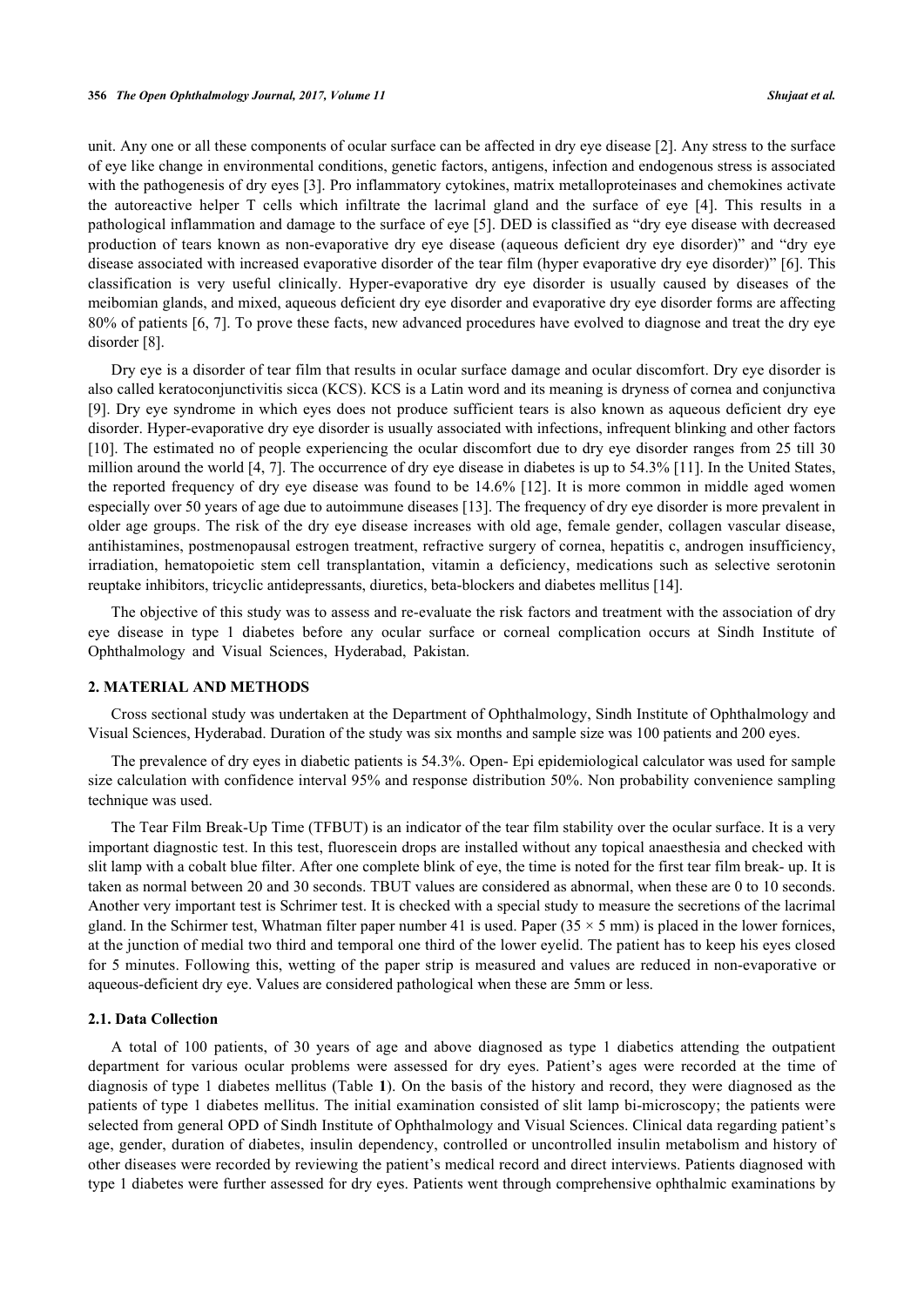author. TBUT and schrimer test were done on each patient and severity was recorded as 1.mild 2.moderate and 3.severe. Data was entered in the specific proforma. Dry eyes disorder was diagnosed on the basis of the complaint of foreign body sensation, itching, redness and mucoid discharge [[15\]](#page-6-3). The disorder was confirmed by TBUT and schrimer test [\[16](#page-6-4)]. Ocular surface was accessed with the help of slit lamp. Informed consent was obtained from all subjects. In TBUT test, appearance of dry spot within 10 sec with local anesthesia was considered abnormal. In schrimer test, wetting of paper within 06 mm after 5 minutes with local anesthesia was considered abnormal.

## **2.2. Data Analysis**

Observational statistics were analyzed by SPSS version 20.0. Break up time of tear film within 10 sec with local anesthesia was observed to be abnormal. In schrimer test, wetting of paper within 06 mm after 5 minutes with local anesthesia was considered as abnormal. P-value <0.05 was considered significant. The statistics tests will be applied as appropriate.

# **3. RESULTS**

#### <span id="page-2-0"></span>**Table 1. Descriptive statistics of duration (years) of diabetes mellitus type1.**

|                                                                                                     |     | .<br>Minimum | <b>B</b> <i>A</i><br>Maximum | Mean                              | Std.<br>$\mathbf{r}$<br>. Deviation |
|-----------------------------------------------------------------------------------------------------|-----|--------------|------------------------------|-----------------------------------|-------------------------------------|
| <b>TVDE</b><br><b>TEQ</b><br><b>DURA</b><br><b>ITHE</b><br>MEI<br>DIARET <sub>1</sub><br>ΩE<br>'ION | 100 | 6x           | 30v                          | $\overline{\phantom{a}}$<br>16.24 | 5.091                               |

Out of 100 patients, minimum duration was 6 years and maximum duration was 30 years with mean duration and standard deviation being16.24 years and 5.091, respectively (Table **[2](#page-2-1)**).

## <span id="page-2-1"></span>**Table 2. Range of tear film break up time (TBUT) of right eye (R/E).**

|                                                                                                                                          | - - | imum | Maximum | Mean                               | Std<br><b>Deviation</b> |
|------------------------------------------------------------------------------------------------------------------------------------------|-----|------|---------|------------------------------------|-------------------------|
| CD/D<br>TRL<br>. Y YM<br>the contract of the contract of the contract of the contract of the contract of the contract of the contract of | 100 | νo   | 20s     | $\overline{\phantom{a}}$<br>$\sim$ | 3.014                   |

Break up time of tear film was seen in the right eyes of 100 patients of type 1 diabetes mellitus. Break up time of tear film was 0 seconds and the maximum was 20 seconds. Mean tear film break up time was 7.20 seconds and standard deviation was 5.512.

# <span id="page-2-2"></span>**Table 3. Range of tear film break up time of left eye.**

|                                 |     | .<br>Minimum | Maximum      | Mean        | Std.<br>Deviation |
|---------------------------------|-----|--------------|--------------|-------------|-------------------|
| <b>TBUT</b><br>$\sqrt{1}$<br>∩t | 100 | <b>Us</b>    | ۰ο.<br>1 J J | - C<br>7.68 | 120<br>3.140      |

Break up time of tear film was seen in the left eyes of 100 patients. Minimum break up time of tear film was 0s and maximum was 19s. Mean tear break up time of left eyes was 7.68 and standard deviation was 5.128 (Table **[3](#page-2-2)**).

#### <span id="page-2-3"></span>**Table 4. Range of schirmer of right eye.**

|                                             | - - | Minimum                                                | Maximum          | Mean                                                         | Std.<br>Deviation |
|---------------------------------------------|-----|--------------------------------------------------------|------------------|--------------------------------------------------------------|-------------------|
| of $R/F$<br><b>COLOR</b><br>$\sim$<br>4 E R | 100 | $\cdots$<br>0mm<br>the contract of the contract of the | 30 <sub>mm</sub> | $\sim$ $\sim$<br>$\cdots$<br>the contract of the contract of | 012<br>0.812      |

Schirmer test was done on the right eyes of 100 patients. Minimum schirmer test value was 0 mm and maximum was 30 mm. Mean schirmer test value was 12.21 and standard deviation was 6.812 (Table **[4](#page-2-3)**).

#### <span id="page-2-4"></span>**Table 5. Range of schirmer test of left eye.**

|                                                             |          | Minimum                     | $\sim$<br><b>Maximum</b> | Mean | Std.<br>Deviation |
|-------------------------------------------------------------|----------|-----------------------------|--------------------------|------|-------------------|
| <b>CHANGE</b><br>$\sim$ $\sim$<br>$T \Delta C^+$<br>ΔŤ<br>к | 100<br>. | $\cdots$<br>0 <sub>mm</sub> | 28 <sub>mm</sub>         | 1.84 | 7.11<br>.         |

Schirmer test was done in the left eyes from 100 patients of type 1 diabetes. Minimum value was 0 mm and maximum value was 28 mm. Mean schirmer test value of left eyes was 11.84 and standard deviation was 7.212 (Table **[5](#page-2-4)**).

#### <span id="page-2-5"></span>**Table 6. Results of mild, moderate and severe evaporative dry eye disease in both eyes.**

| -<br>Both<br><b>West</b><br>. | requency           | (9/0)<br>Percent         | $\mathbf{v}$<br>⁄ alic<br>Percent | Percent<br>∖umu<br>ilativa |
|-------------------------------|--------------------|--------------------------|-----------------------------------|----------------------------|
| Mild<br>____                  | $\sim$<br>ΔC<br>__ | $\cap$<br>$\sim$ 0<br>__ | $\sim$<br>∠∈<br>__                | $\sim$<br>້<br>__          |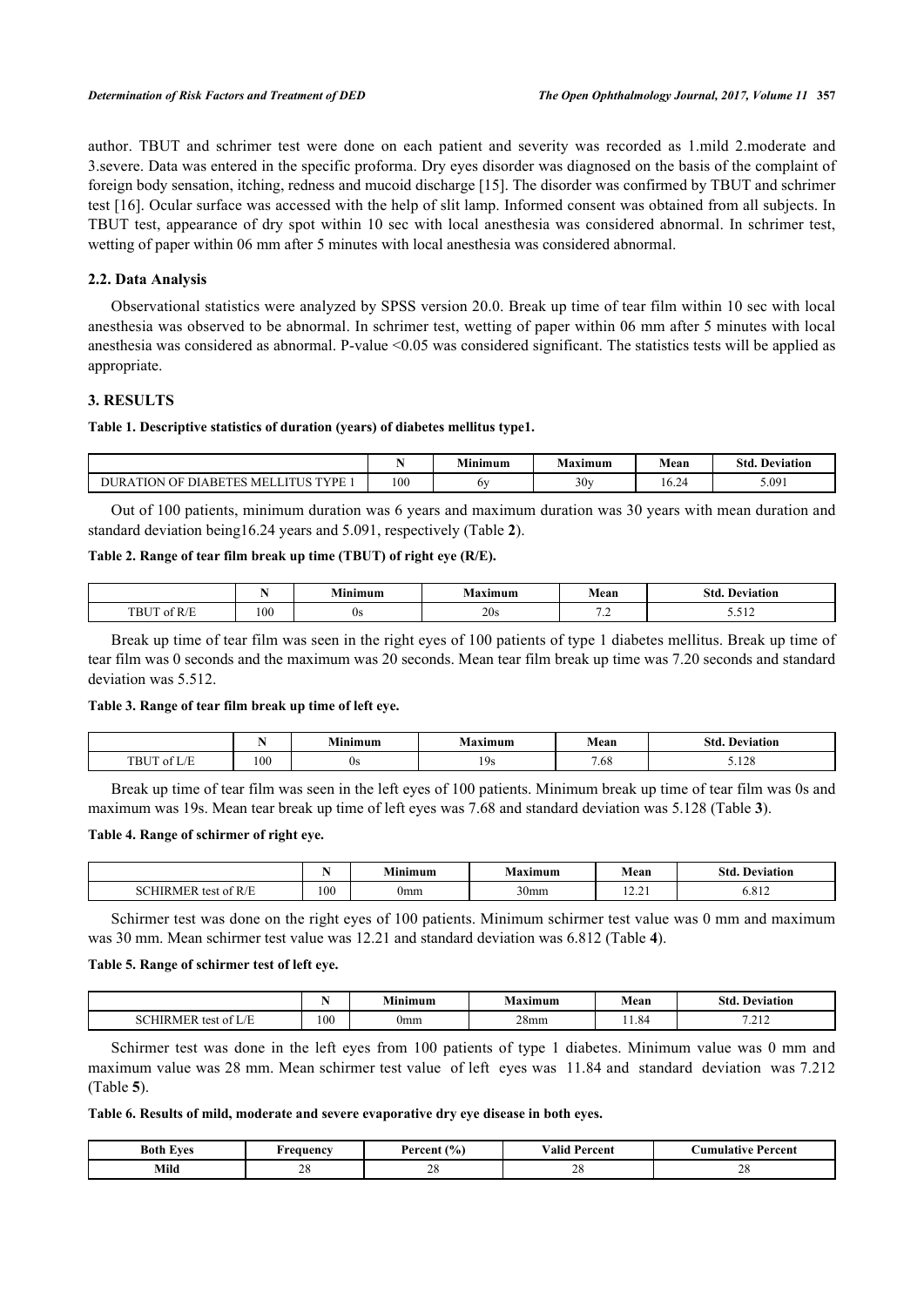#### **358** *The Open Ophthalmology Journal, 2017, Volume 11 Shujaat et al.*

*(Table ) contd.....*

| <b>Both Eves</b> | Frequency | Percent $(\% )$ | <b>Valid Percent</b> | <b>Cumulative Percent</b> |
|------------------|-----------|-----------------|----------------------|---------------------------|
| Moderate         |           | ∠~              |                      |                           |
| <b>Severe</b>    | 10.       |                 | Ιð                   |                           |
| Normal           | 29        | 29              | 29                   | 100                       |
| Total            | 100       | 100.00%         | 100.00%              |                           |

Break up time of tear film was estimated in both the eyes of 100 patients. We found mild DED in 28% of the patients, moderate DED in 25% and severe DED in 18% of the patients. We found DED in 71% of patients suffering from diabetes, so in our hospital, we found enormous percentage of patients suffering from DED. This indicates that the high prevalence of evaporative DED in our population is due to ocular surface diseases (Table **[6](#page-2-5) - [10](#page-3-0)**).

#### **Table 7. Correlation OF AGE and TBUT B/E.**

|          |                                                             | AGE      | <b>TBUTB/E</b> |
|----------|-------------------------------------------------------------|----------|----------------|
| AGE      | Pearson Correlation                                         |          | $-.223*$       |
|          | $Sig. (2-tailed)$                                           |          | .026           |
|          |                                                             | 100      | 100            |
| TBUT B/E | Pearson Correlation                                         | $-.223*$ |                |
|          | Sig. (2-tailed)                                             | .026     |                |
|          |                                                             | 100      | 100            |
|          | *. Correlation is significant at the 0.05 level (2-tailed). |          |                |

This table shows that old age is strongly associated with DED in the Diabetes. DED in the diabetes increases with the old age.

#### **Table 8. Correlation of DURATION and TBUT B/E.**

|                 |                                                              | <b>DURATION</b> | <b>TBUT B/E</b> |
|-----------------|--------------------------------------------------------------|-----------------|-----------------|
| <b>DURATION</b> | Pearson Correlation                                          |                 | $-295**$        |
|                 | Sig. (2-tailed)                                              |                 | .003            |
|                 |                                                              | 100             | 100             |
| TBUT B/E        | Pearson Correlation                                          | $-295**$        |                 |
|                 | Sig. (2-tailed)                                              | .003            |                 |
|                 |                                                              | 100             | 100             |
|                 | **. Correlation is significant at the 0.01 level (2-tailed). |                 |                 |

This table shows that the duration of the diabetes is strongly associated with DED in diabetes. DED in diabetes increases with the longer duration of diabetes.

#### **Table 9. Comparison of the TBUT B/E and SCIRMMER B/E.**

|                                                              |                     | <b>TBUT B/E</b> | <b>SCIRMMER B/E</b> |  |
|--------------------------------------------------------------|---------------------|-----------------|---------------------|--|
| TBUT B/E                                                     | Pearson Correlation |                 | $.371**$            |  |
|                                                              | $Sig. (2-tailed)$   |                 | .000                |  |
|                                                              |                     | 100             | 100                 |  |
| <b>SCIRMMER B/E</b>                                          | Pearson Correlation | $371**$         |                     |  |
|                                                              | Sig. (2-tailed)     | .000            |                     |  |
| 100<br>100                                                   |                     |                 |                     |  |
| **. Correlation is significant at the 0.01 level (2-tailed). |                     |                 |                     |  |

This table shows the comparison of two tests performed in the DED, these are TBUT B/E and SCIRMMER B/E. In this table, when the TBUT increases, the Schirmer value also increases.

#### <span id="page-3-0"></span>**Table 10. Comparison of DED in diabetes in previous study and our study.**

| Manviat s<br>-stud | <b>Our study</b> |
|--------------------|------------------|
| $.54.3\%$          | <b>71%</b>       |
| DED                | DED              |
| were               | <b>WATA</b>      |

This table shows that DED in diabetes was 54.3% in Manviat study and 71% in or study.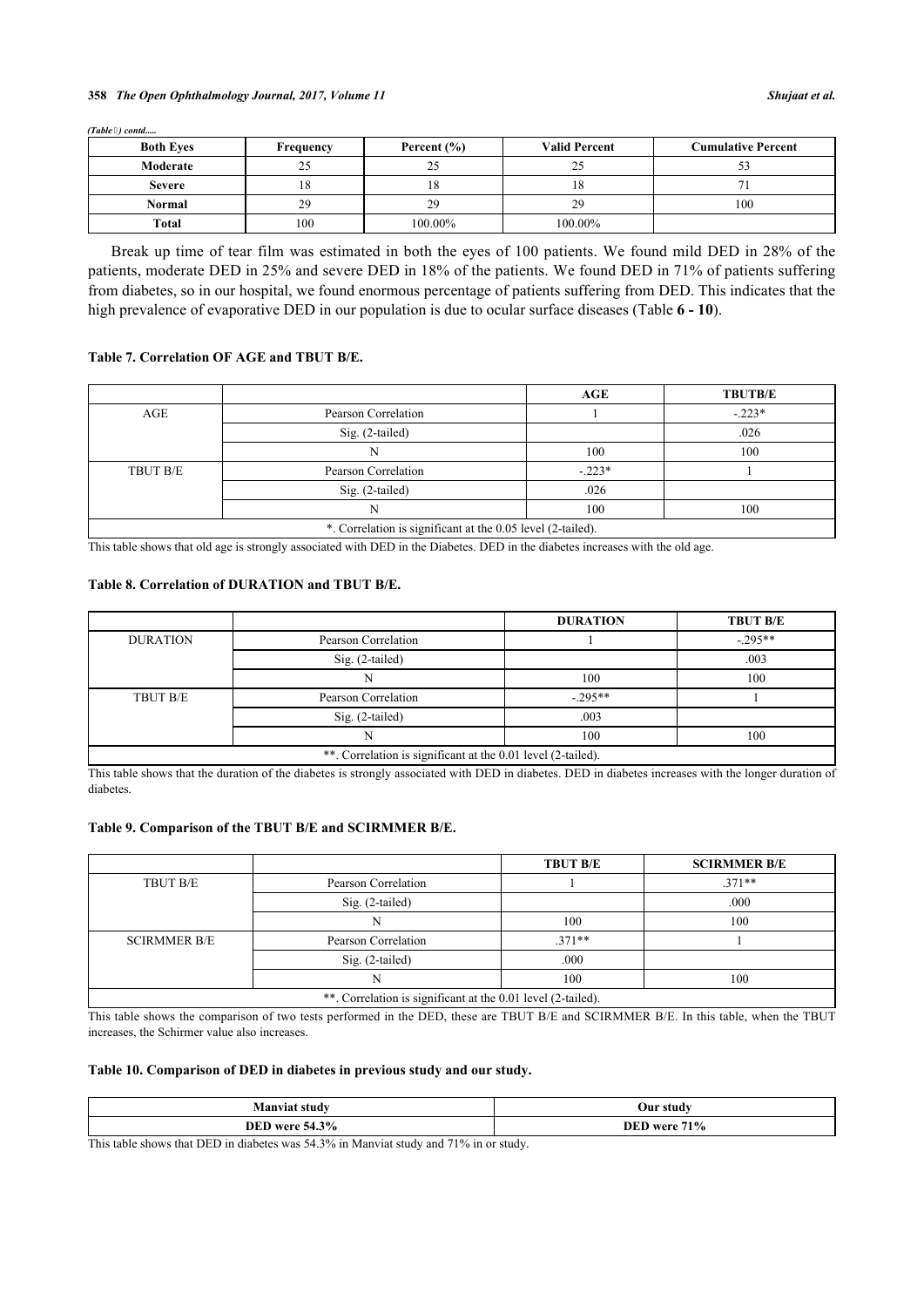# **4. DISCUSSION**

Diabetes mellitus is known as a greatly prevalent systemic illness affecting a large population [[2,](#page-5-1) [11](#page-5-10), [17\]](#page-6-5). Diabetes mellitus is strongly associated with DED [[5\]](#page-5-4). There are only few studies conducted on the association of type 1 diabetes and dry eye disease. As this is a very commonly occurring ocular problem and can aggravate much ocular morbidity, DED should be examined in every patient attending outpatient department to reduce the dangerous complications of this disease leading to blindness. DED is again a highly prevalent disease among several common ocular problems. It can initiate and magnify many ocular diseases leading to several corneal complications which then eventually leads to blindness. DED is divided into evaporative and non-evaporative dry eye disorder. Evaporative DED is due to ocular surface and meibomian gland diseases. Non-evaporative DED is common in females due to autoimmune diseases and old age patients due to age related dysfunction of lacrimal gland. So we decided to highlight this very important ocular morbidity. Examination and treatment of dry eye disease are not only meant to determine dry eye disease but to reduce almost all ocular morbidities leading to severe corneal complications. Several studies were conducted to see the occurrence of DED in type 1 diabetes and its relation with duration of diabetes mellitus, gender and old age [[18](#page-6-6), [19\]](#page-6-7). There are many tests to examine DED, but tear film break up time and schirmer test are the most significant among all other available investigations [\[20](#page-6-8)]. Evaporative DED is reflected by abnormal tear film break up time values and nonevaporative by abnormal schirmer test results. Evaporative type is the most common type of DED. In our study, total 100 patients of type 1 diabetes were examined, out of which 52 (52%) were males and 48 (48%) were females. In our patients, the minimum age was 32 years, the maximum age was 70 years, and the mean age was 50.97 years. Two tests were conducted on our patients; these were, the break up time of tear film and schirmer test and then their results were analyzed to see that how much percentage of diabetic patients were suffering from DED. Analysis showed that minimum break up time of tear film was 0 seconds, maximum was 19 seconds and mean tear film break up time was 7.68 seconds in the left eyes. Results of breakup time of tear film showed that majority of patients had abnormal values. It means many patients were suffering from DED. These patients were also having ocular surface diseases and bad eye lid hygiene. So eyelid hygiene should be considered in etiology of ocular surface problems, which then lead to dry eye disease. Second test done on these patients was schirmer test showing the basal secretions of lacrimal glands. If the basal secretions are disturbed, then patient develop non-evaporative DED. Non-evaporative DED is common in old age due to age related dysfunction of lacrimal gland specially in females due to autoimmune diseases. Diabetic patients should be examined for ocular surface diseases along with routine fundus examination [[21\]](#page-6-9). In a study conducted by Masoud Raza manaviat, there was no significant association between gender and frequency of DED. He reported 66.7% DED in 65-85 years old age patients and lower percentage of patients suffering from DED in 27-41 years old age group. Duration of diabetes mellitus is again a very important factor in the initiation of DED. It should be considered always in pathogenesis and severity of DED. In our study, the minimum duration of type 1 diabetes was 6 years, maximum duration was 30 years and mean duration was 16.24 years. Prevalence and severity of dry eye disease was observed to be increasing with increasing duration of diabetes mellitus. When the association of DED and duration was analyzed, P value was significant (P<0.001). In our study there were 48 females, comprising almost half of our study population and representing almost 50% of our study. In our study, 76.9% of males and 64.5% of females were suffering from dry eye disease. We did not find increased prevalence of DED in females as compared to males. There was almost equal prevalence of DED in males and females. So gender was not a risk factor in our study. In one cohort study conducted on 3722 subjects, with age ranging from 48-91 year, the overall prevalence was 14.4% in diabetic patients, 8.4% in subjects younger than 60 years and 19% in subjects older than 80 years. So there was strong association of dry eye disease with old age. Saifart et al. compared 92 type 1 and type 2 diabetics, aged from 7-69 years with a normal healthy group (controls, comparable in number, aged and gender). They found dry eye disease in 52.8% diabetics. In another study, 140 patients, with age ranging from 20-93 year, suffering from DED disease were assessed. They found the higher prevalence of dry eye syndrome in those patients, with 80% females being affected from DED. In another study conducted by kim EC in 2010, 100 patients of type two diabetes were examined. They compared diabetics with normal subjects and found significant lower values of tear film break up time in diabetic patients. In another study conducted on 2414 subjects, 322 patients developed DED over a period of 5 years, in which the incidence of dry eyes syndrome was significantly associated with age and diabetes mellitus. DED was assessed in 30 Pakistani patients. Out of 30 patients, 20 were males and 10 females ranged from under 20 to over 60 years. The visual acuity of those patients at the time of presentation was  $6/60(20/200)$  or decreased in 21(70%) patients and  $6/18(20/60)$  or better in nine (30%). Fifteen (50%) patients were blind and another six (20%) had very poor prognosis. Only nine (30%) patients had visual prognosis [\[22](#page-6-10)].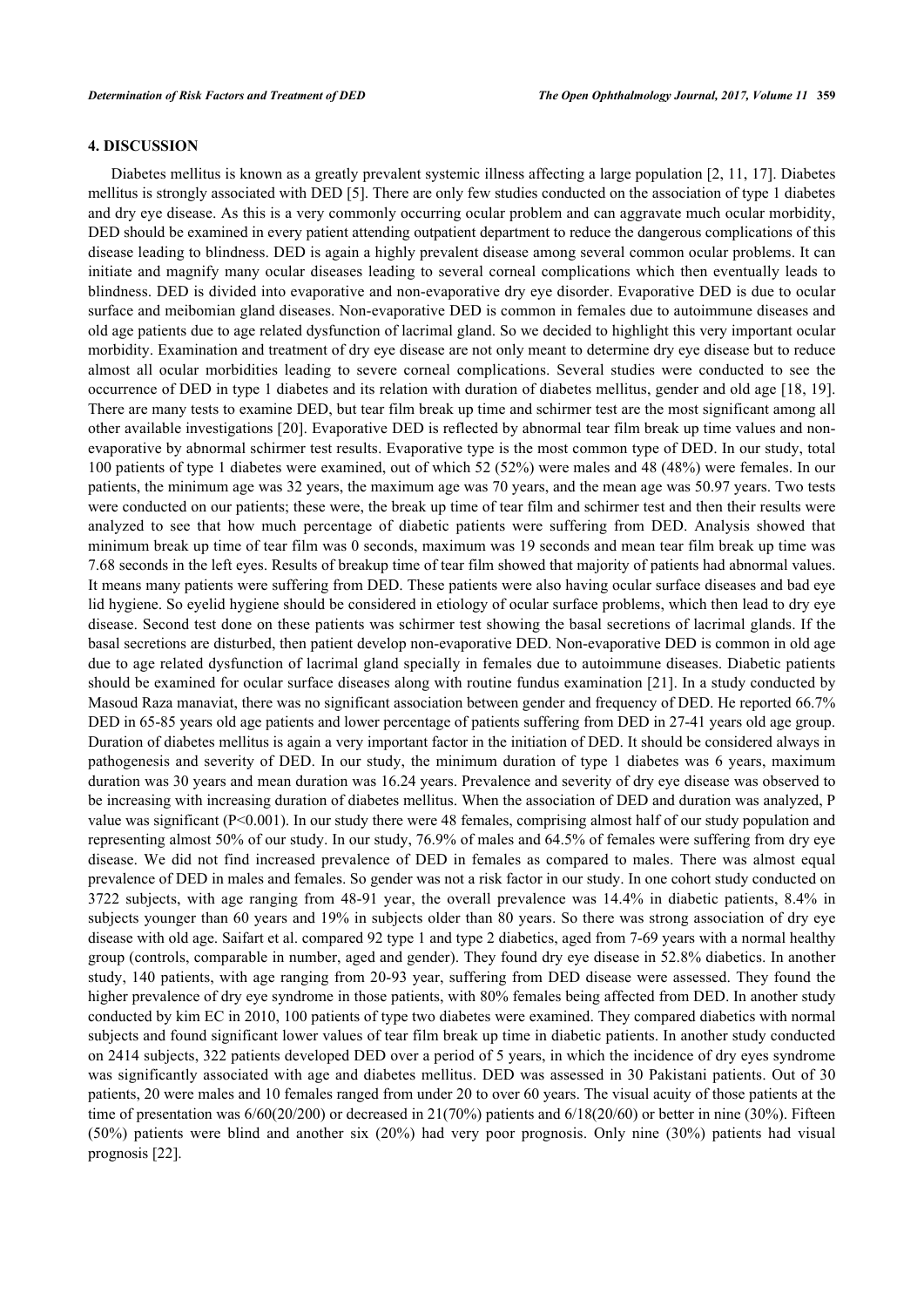# **CONCLUSION**

In our study, old age and duration of diabetes mellitus were risk factors. The prevalence of dry eye disease was more in old age and in patients with longer duration of diabetes mellitus. The results of our study were compared between males and females. The prevalence of dry eye disease was same in males and females. We found more abnormal values in tear film break up time and less abnormal values in schirmer test results. So in our study, the prevalence of evaporative dry eye disease was more than non-evaporative dry eye disease.

### **ETHICS APPROVAL AND CONSENT TO PARTICIPATE**

Not applicable.

# **HUMAN AND ANIMAL RIGHTS**

No Animals/Humans were used for studies that are base of this research.

#### **CONSENT FOR PUBLICATION**

Not applicable.

# **CONFLICT OF INTEREST**

The authors declare no conflict of interest, financial or otherwise.

# **ACKNOWLEDGEMENTS**

Declared none.

#### **REFERENCES**

- <span id="page-5-0"></span>[1] Martínez-Carrasco R, Sánchez-Abarca LI, Nieto-Gómez C, *et al.* Assessment of dry eye in a GVHD murine model: Approximation through tear osmolarity measurement. Exp Eye Res 2017; 154: 64-9. [\[http://dx.doi.org/10.1016/j.exer.2016.11.004\]](http://dx.doi.org/10.1016/j.exer.2016.11.004) [PMID: [27818317](http://www.ncbi.nlm.nih.gov/pubmed/27818317)]
- <span id="page-5-1"></span>[2] Achtsidis V, Eleftheriadou I, Kozanidou E, *et al.* Dry eye syndrome in subjects with diabetes and association with neuropathy. Diabetes Care 2014; 37(10): e210-1. [\[http://dx.doi.org/10.2337/dc14-0860](http://dx.doi.org/10.2337/dc14-0860)] [PMID: [25249675\]](http://www.ncbi.nlm.nih.gov/pubmed/25249675)
- <span id="page-5-2"></span>[3] Funari VA, Winkler M, Brown J, Dimitrijevich SD, Ljubimov AV, Saghizadeh M. Differentially expressed wound healing-related microRNAs in the human diabetic cornea. PLoS One 2013; 8(12): e84425. [\[http://dx.doi.org/10.1371/journal.pone.0084425](http://dx.doi.org/10.1371/journal.pone.0084425)] [PMID: [24376808\]](http://www.ncbi.nlm.nih.gov/pubmed/24376808)
- <span id="page-5-3"></span>[4] Lv H, Li A, Zhang X, *et al.* Meta-analysis and review on the changes of tear function and corneal sensitivity in diabetic patients. Acta Ophthalmol 2014; 92(2): e96-104. [\[http://dx.doi.org/10.1111/aos.12063](http://dx.doi.org/10.1111/aos.12063)] [PMID: [23782539](http://www.ncbi.nlm.nih.gov/pubmed/23782539)]
- <span id="page-5-4"></span>[5] McLaughlin PJ, Sassani JW, Klocek MS, Zagon IS. Diabetic keratopathy and treatment by modulation of the opioid growth factor (OGF)- OGF receptor (OGFr) axis with naltrexone: a review. Brain Res Bull 2010; 81(2-3): 236-47. [\[http://dx.doi.org/10.1016/j.brainresbull.2009.08.008](http://dx.doi.org/10.1016/j.brainresbull.2009.08.008)] [PMID: [19683562\]](http://www.ncbi.nlm.nih.gov/pubmed/19683562)
- <span id="page-5-5"></span>[6] Barabino S, Labetoulle M, Rolando M, Messmer EM. Understanding Symptoms and Quality of Life in Patients With Dry Eye Syndrome. Ocul Surf 2016; 14(3): 365-76. [\[http://dx.doi.org/10.1016/j.jtos.2016.04.005\]](http://dx.doi.org/10.1016/j.jtos.2016.04.005) [PMID: [27224876](http://www.ncbi.nlm.nih.gov/pubmed/27224876)]
- <span id="page-5-6"></span>[7] Patel DV, McGhee CN. Techniques for wide-field assessment of the human corneal subbasal nerve plexus. Cornea 2013; 32(6): e140-1. [\[http://dx.doi.org/10.1097/ICO.0b013e31828a27fb](http://dx.doi.org/10.1097/ICO.0b013e31828a27fb)] [PMID: [23572133\]](http://www.ncbi.nlm.nih.gov/pubmed/23572133)
- <span id="page-5-7"></span>[8] Nesper PL, Soetikno BT, Zhang HF, Fawzi AA. OCT angiography and visible-light OCT in diabetic retinopathy. Vision Res 2017; S0042-6989(17)30095-0. [PMID: [28601429\]](http://www.ncbi.nlm.nih.gov/pubmed/28601429)
- <span id="page-5-8"></span>[9] Ge XY, Yu GY, Fu J, *et al.* An experimental study of the management of severe keratoconjunctivitis sicca with autologous reduced-sized submandibular gland transplantation. Br J Oral Maxillofac Surg 2012; 50(6): 562-6. [\[http://dx.doi.org/10.1016/j.bjoms.2011.10.004\]](http://dx.doi.org/10.1016/j.bjoms.2011.10.004) [PMID: [22051179](http://www.ncbi.nlm.nih.gov/pubmed/22051179)]
- <span id="page-5-9"></span>[10] De Clerck EE, Schouten JS, Berendschot TT, *et al.* New ophthalmologic imaging techniques for detection and monitoring of neurodegenerative changes in diabetes: a systematic review. Lancet Diabetes Endocrinol 2015; 3(8): 653-63. [\[http://dx.doi.org/10.1016/S2213-8587\(15\)00136-9\]](http://dx.doi.org/10.1016/S2213-8587(15)00136-9) [PMID: [26184671](http://www.ncbi.nlm.nih.gov/pubmed/26184671)]
- <span id="page-5-10"></span>[11] Yun J-M, Chien A, Jialal I, Devaraj S. Resveratrol up-regulates SIRT1 and inhibits cellular oxidative stress in the diabetic milieu: Mechanistic insights. J Nutr Biochem 2012; 23(7): 699-705. [\[http://dx.doi.org/10.1016/j.jnutbio.2011.03.012\]](http://dx.doi.org/10.1016/j.jnutbio.2011.03.012) [PMID: [21813271](http://www.ncbi.nlm.nih.gov/pubmed/21813271)]